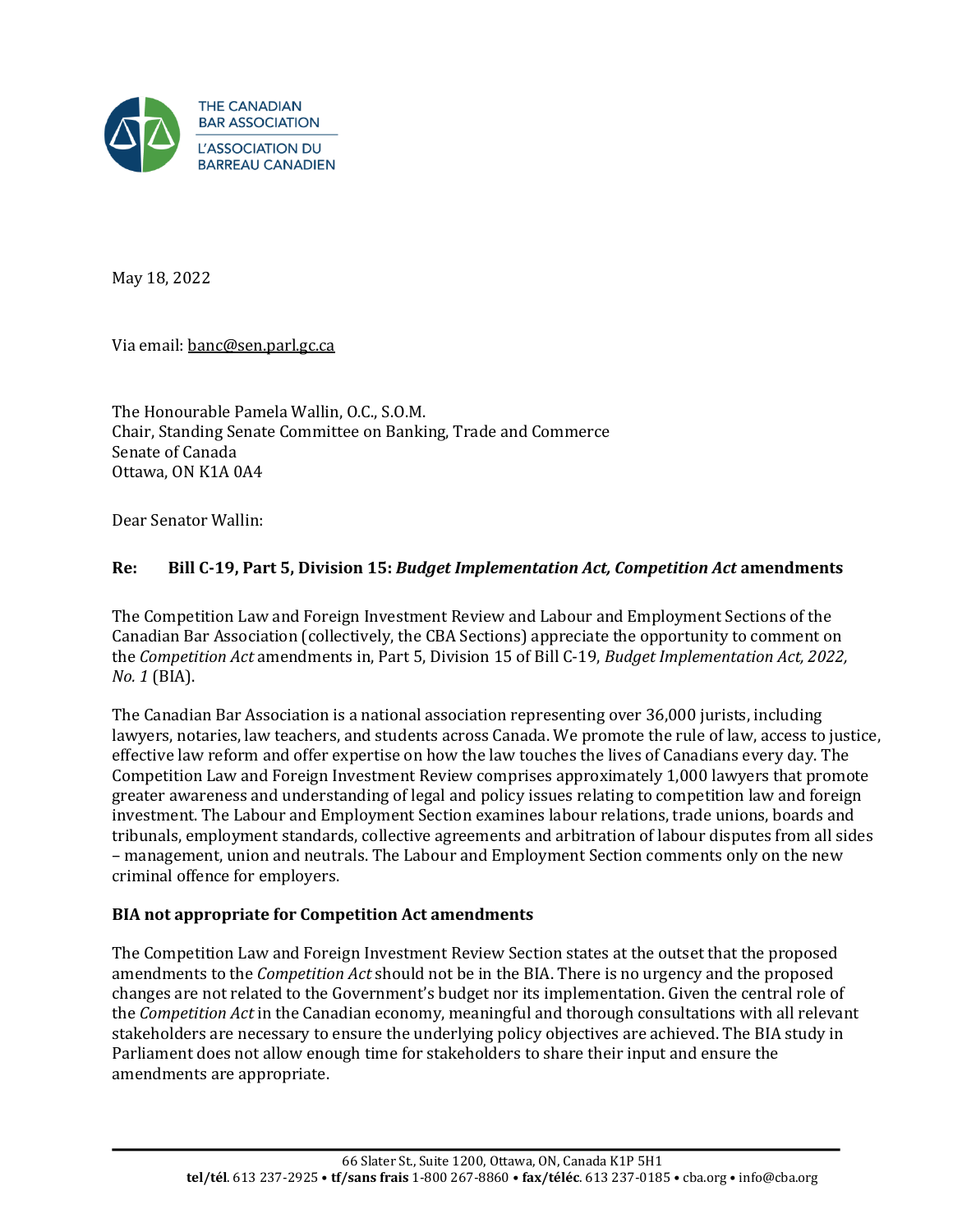For example, the following amendments proposed in the BIA are far from uncontroversial and raise serious concerns requiring careful consideration:

- (i) new unclear and over-broad criminal offences with penalties of up to 14 years imprisonment for commercial activity
- (ii) massive increases in maximum fines for abuse of dominance and misleading advertising that go well beyond the concept of an "administrative monetary penalty"
- (iii) incentivizing competitors to become "private sheriffs" by enabling them to seek these penalties against firms with stronger market position that compete aggressively
- (iv) unclear drip pricing sections
- (v) changes to the merger notification rules that create uncertainty for parties engaging in transactions without analyzing the need, benefits and costs of the changes.

We understand the Government has planned further consultations on other potential amendments to the *Competition Act* to ensure it is fit for purpose in a complex and changing economic environment. We urge the Government to defer the proposed amendments to the *Competition Act* in the BIA. Instead, they should be part of the upcoming and broader consultation so they can be properly studied and refined.

Alternatively, we recommend the following:

- the amendments come into force after a one-year delay (to align with the BIA's recognition that a one-year delay is necessary for the proposed wage-fixing criminal offence), and
- even if the amendments are enacted, the Senate Committee ask the Government to include these amendments in the upcoming consultation to enable revisions and improvements.

## **Comments on proposed changes to the Competition Act**

While we reiterate our concerns that the proposed amendments to the *Competition Act* should not be in the BIA, we offer the following comments.

## **New Criminal Offence for Employers**

The CBA Sections have several concerns with proposed s. 45(1.1) that would introduce a criminal offence for wage-fixing and no-poach agreements between employers.

First, the proposed offence is not limited to employers that are actual or potential competitors in any labour market. Without limiting the proposed offence to competing employers, it is at odds with the purpose of the *Competition Act*, which is to protect against conduct that could lessen or prevent competition. The offence could apply when there is clearly no impact on competition – which cannot have been the intention for an offence in the *Competition Act*.

Second, the proposed offence seems both over- and under-inclusive.

- The proposed wage-fixing offence will apply to agreements regarding "terms and conditions of employment." This phrase is extraordinarily broad and ambiguous. Employers routinely have discussions on employment conditions that are competitively benign or even potentially beneficial to employees. For example, discussions can be held on appropriate health and safety protocols for managing COVID risks. Agreements on these matters could potentially be criminal offences under the proposed amendments as they affect "conditions of employment."
- The amendments seem under-inclusive, to the extent that they only apply to "employees" and not contractors or self-employed individuals.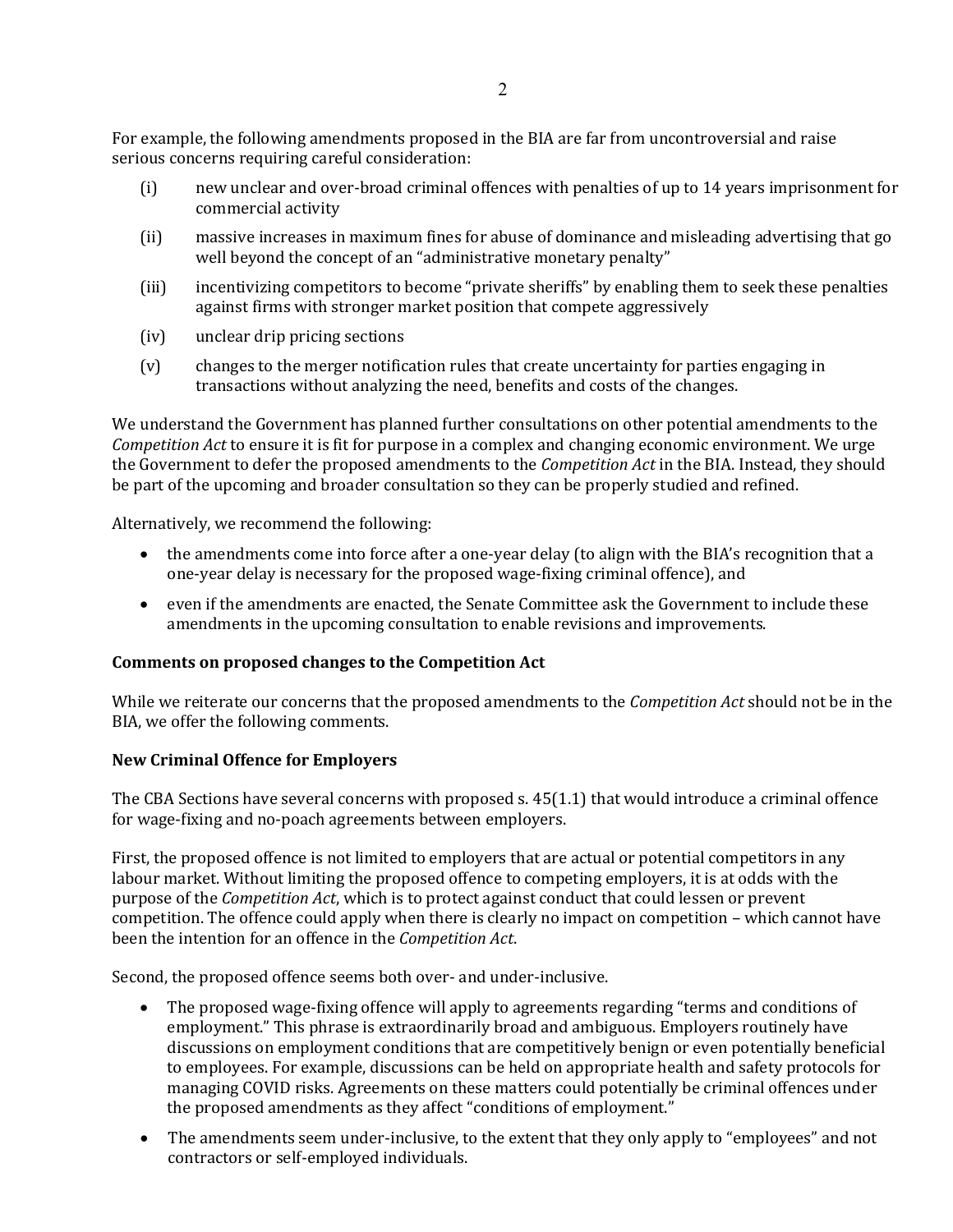Third, the proposed changes do not clearly achieve the apparent objective of aligning Canadian competition law with U.S. antitrust law, which is unsettled and evolving. In the recent *United States v. Davita Inc.* case, for example, the court concluded that only "naked" non-solicitation agreements or no-hire agreements that allocate the market deserve automatic prohibition.<sup>1</sup> On its face, the proposed new Canadian offence would be out of sync with (and harsher) than the U.S. approach. Including a criminal offence for wage-fixing and no-poach agreements under s. 45 would also have significant consequences. For example, it raises the possibility of class actions under s. 36 of the *Competition Act* and the risk that businesses become ineligible for public contracts (*i.e.*, "debarment") under the federal Integrity Regime and debarment regime in Quebec. Including these amendments in the BIA does not allow adequate time to carefully consider these collateral impacts and determine the best way to address no-poach and wage fixing conduct.

More generally, s. 90.1 of the *Competition Act* already applies to agreements between employers on wages, non-solicitation or other elements of competition. We are not aware of the Competition Bureau attempting to take enforcement action under these existing powers, or any impediments that would prevent it from doing so. A non-criminal enforcement track for collaborations between employers is an important option that deserves consideration and stakeholder input.

# **Administrative Monetary Penalties**

The BIA proposes to increase the amount of administrative monetary penalties (AMPs) for deceptive marketing practices and abuse of dominance. Currently, the maximum AMP is \$10 million for a first contravention and \$15 million for subsequent contraventions. The BIA states that businesses could face AMPs of up to (i) three times the value of the benefit derived from the conduct at issue; or (ii) if the value of the benefit cannot be reasonably determined, 3% of annual worldwide gross revenues (likely to be punitively higher than the benefit-based calculation).

The Competition Law and Foreign Investment Review Section believes that any attempt to connect an AMP for deceptive marketing conduct or an abuse of dominant position to the benefit derived or the overall revenues received, should be limited to benefits and revenues in Canada. There is no rationale or policy basis for considering benefits arising or sales made outside Canada when determining an appropriate penalty for conduct occurring in Canada.

The use of a "cap" based on worldwide revenues also discriminates against foreign-owned firms. The apparent lack of "national treatment" afforded to foreign companies may be inconsistent with Canada's obligations under international trade agreements.

## **Abuse of Dominance**

The proposed amendments would allow the Competition Tribunal to impose AMPs for abuse of dominance if the applicant is the Commissioner of Competition or a private litigant.

The Competition Law and Foreign Investment Review Section believes that AMPs should only be imposed in abuse of dominance cases commenced by the Commissioner, the official responsible for enforcing the Act in the public interest. We are not aware of any regulatory contexts where public penalties have been privately enforced.<sup>2</sup>

<sup>1</sup> *United States v. Davita Inc*., CRIMINAL 1:21-cr-00229-RBJ (D. Colo. Jan. 28, 2022)

<sup>&</sup>lt;sup>2</sup> The possibility exists in the securities regulatory context, where private parties can theoretically seek to have an AMP through a public interest order made under s.  $127(1)(9)$  of the Securities Act (Ontario). However, the imposition of an AMP has not been specifically considered by the Ontario Securities Commission.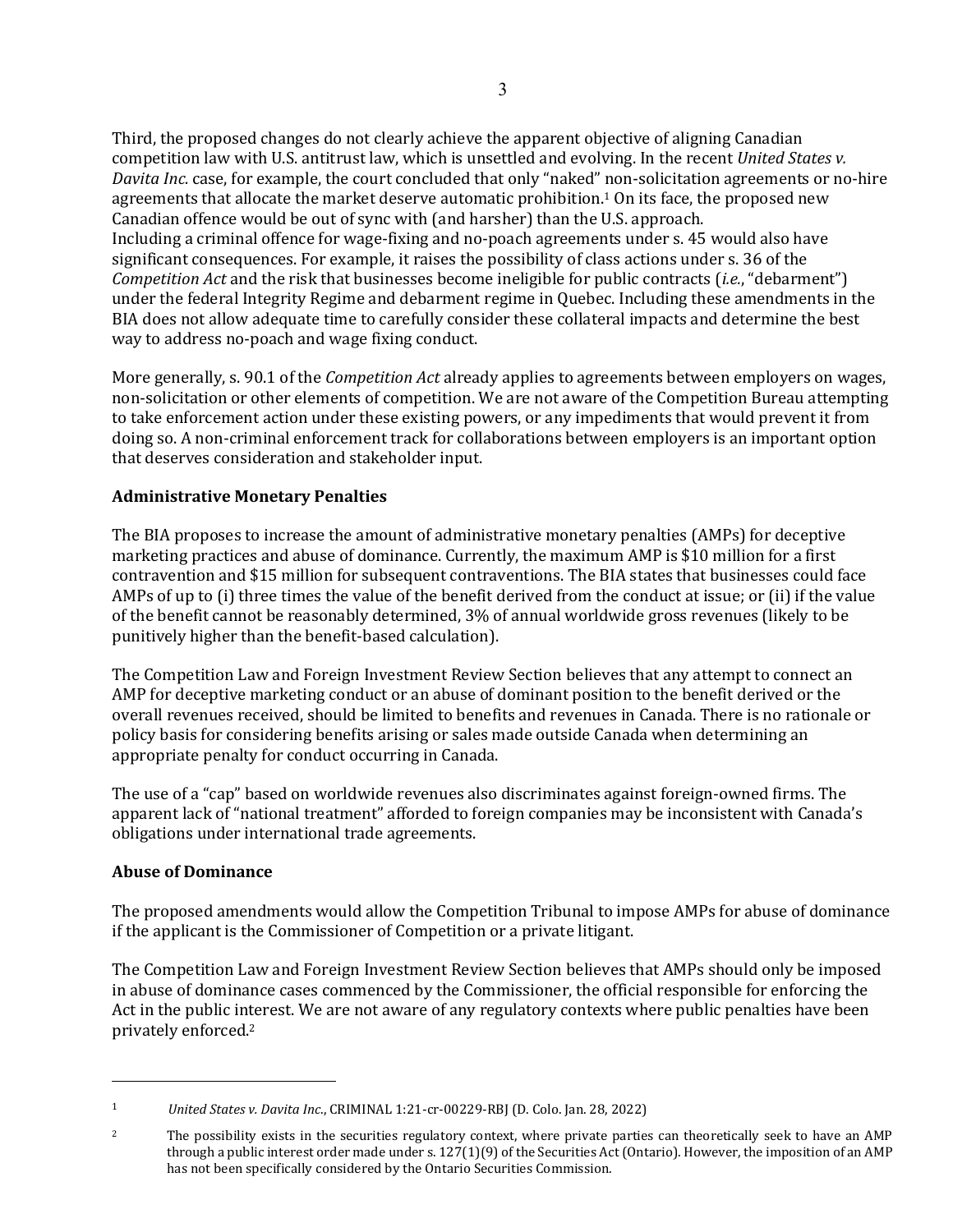As a practical matter, the threat of AMPs will give private applicants (usually competitors of a firm that is competing aggressively) excessive leverage in negotiating settlements before or during litigation. The new AMPs calculation would increase the "moral hazard" concern that competitors will use the threats of private litigation and large penalty awards to deter conduct by rivals that may be pro-competitive and beneficial to Canadian consumers.

We are also concerned that the proposed substantive amendments on abuse of dominance may be overbroad and carry unintended consequences. They state that acts intended to adversely impact competition may constitute abuse of dominance. This could include a competitive response to a rival expanding in a market, even though that response may benefit consumers. These amendments may have the unintended consequence of softening competition on the merits. For example, businesses with a significant market share may be deterred from introducing innovative products benefitting consumers when doing so in response to competition from smaller rivals.

We understand that the upcoming consultations may include aspects of abuse of dominance. As such, to ensure an integrated approach (rather than piecemeal) to this fundamental part of the *Competition Act*, we reiterate our request to defer these changes and study them more carefully.

# **Drip Pricing**

The BIA seeks to incorporate "drip pricing" into deceptive marketing provisions in the *Competition Act*. The proposal to restrict price representations that are "not attainable" due to "fixed obligatory charges or fees" leaves a high degree of uncertainty about what is actually considered misleading. For example:

- What is an acceptable way of representing the "attainable" price? Will it be acceptable to use disclaimers indicating that additional fees will apply, and will it make a difference if the amount of those fees is disclosed too?
- What is the intended meaning of "fixed"? There are many products sold with accompanying obligatory fees, like delivery fees, but that are variable rather than fixed in amount.

The Competition Law and Foreign Investment Review Section is concerned that these new sections will have the effect of prohibiting, and potentially criminalizing, conduct that is not misleading. Again, proper consultation would lead to appropriately tailored measures.

## **Mergers**

The Competition Law and Foreign Investment Review Section is concerned with the proposals for addressing anti-avoidance and hostile acquisitions.

With respect to the anti-avoidance provision (new s. 113.1 of the *Competition Act*), it is uncertain how the Commissioner would be able to establish that a transaction was "designed" to avoid the application of the Act. As a practical matter, transactions are ordinarily designed to achieve multiple objectives. For example, if a transaction structure is designed to achieve tax savings and avoid notification obligations, would the new law require the selection of a sub-optimal tax structure instead?

If the underlying concern is that the Commissioner should be notified of some types of transaction structures, then notification should be required for those transactions. Several of these technical revisions have been identified by competition lawyers and the Competition Bureau and they could serve as the starting point for development of well-designed and unambiguous measures.

We are also concerned that the new sections dealing with hostile transactions could make the review and completion of mergers more difficult or impossible in certain circumstances. Specifically, the